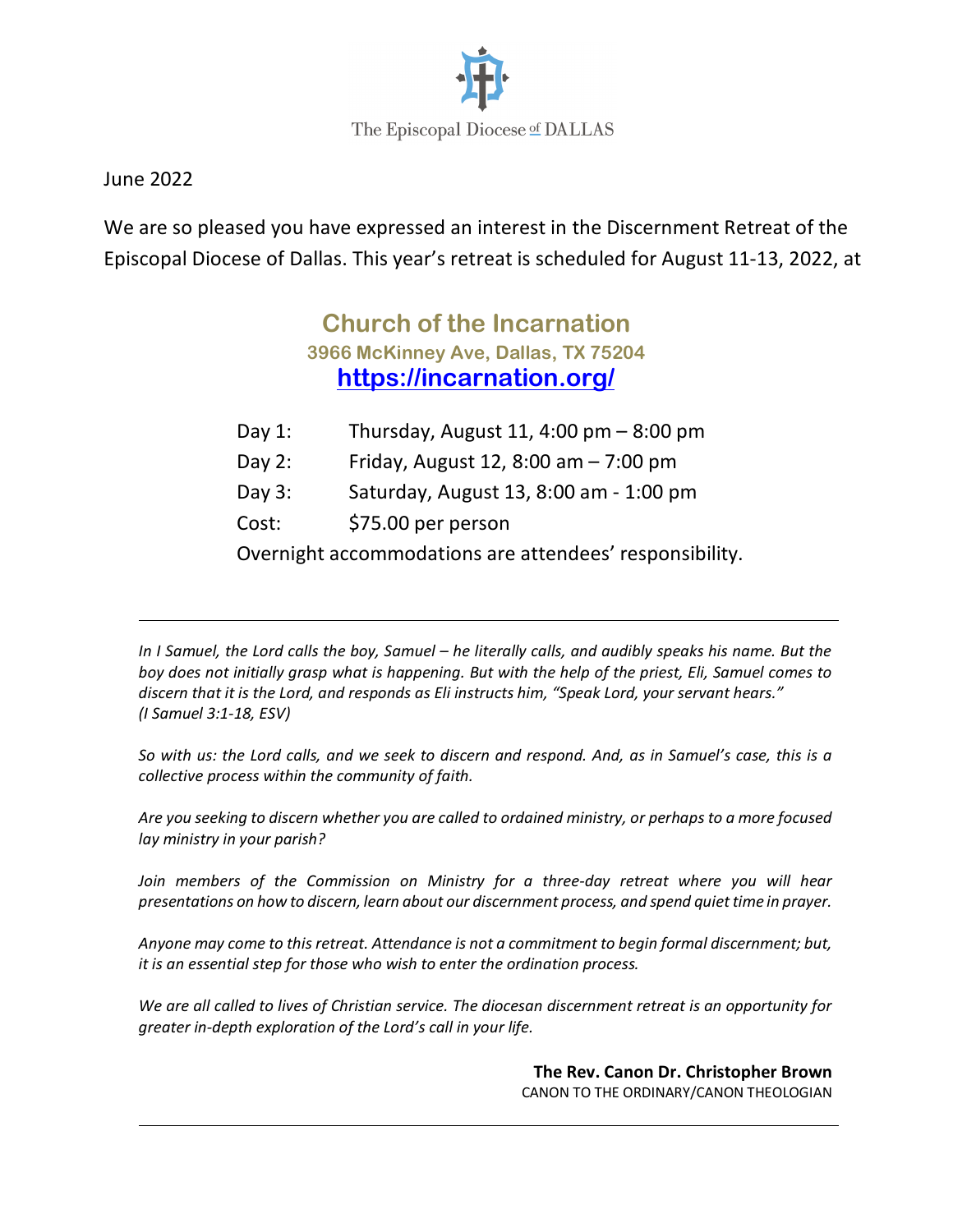#### **Who attends this retreat?**

*Participants are those individuals who have already begun the discernment process and those who are beginning to discern a call for lay or ordained orders in the Diocese of Dallas. The Bishop of Dallas, members of the Diocesan Staff, and the Commission on Ministry will be present at the event as well.*

#### **Social Distancing and COVID 19**

*Participants are asked to attend the retreat in person if you have been fully vaccinated. You will need to bring masks and hand sanitizer. You will be asked to observe the COVID protocols deemed appropriate by the Church of the Incarnation at the time of the event which may include wearing masks and staying at least six feet from all others.*

#### *Registrants* **Overnight Accommodations**

*This year, the retreat is not a conference center, so we do not have reserved any overnight accommodations. There are many hotels in the vicinity of the Church of the Incarnation. More moderately priced hotels can be found just north of the church on Central Expressway (Hwy 75) near Walnut Hill, about five miles away.*

#### **Can my family attend?**

*Your spouse is encouraged to attend. Children are not encouraged to attend as the retreat content requires prayerfulness and attentiveness and there are no arrangements for childcare.*

#### **Can I come to only part of the retreat?**

*You must be present for the whole time. The talks and reflections build on each other, so it's important to get in at the beginning and stay throughout.*

#### **What if I miss this one?**

*Attendance is strongly encouraged. Rarely do we allow someone to begin formal discernment without attending a discernment retreat. Please let us know as soon as possible if attendance on these dates is absolutely impossible.*

#### **What is the cost?**

*Your cost for the three-day retreat, not including overnight accommodations is \$75.00 per person, which includes:*

*Thursday: Dinner and Hospitality Friday: Light Breakfast, Lunch, Dinner, and Hospitality Saturday: Light Breakfast and Lunch*

#### **Are scholarships available?**

*Because the diocese subsidizes this event, there is no additional financial assistance offered. If you need assistance, we recommend you contact your sponsoring congregation or contact Canon Christopher Brown at cbrown@edod.org with questions.*

#### **When does the first event start?**

*Please arrive to the Church of the Incarnation and register between at 4:00 pm and 5:00 pm. We start with a Welcome at 5:00 pm. If you will be later than 5:00 pm, please let us know.*

#### **What should I wear and bring?**

*Dress casually. Bring your Bible and Book of Common Prayer. Please do not bring expensive or valuable equipment as the Church of the Incarnation assumes no responsibility for their safe keeping.*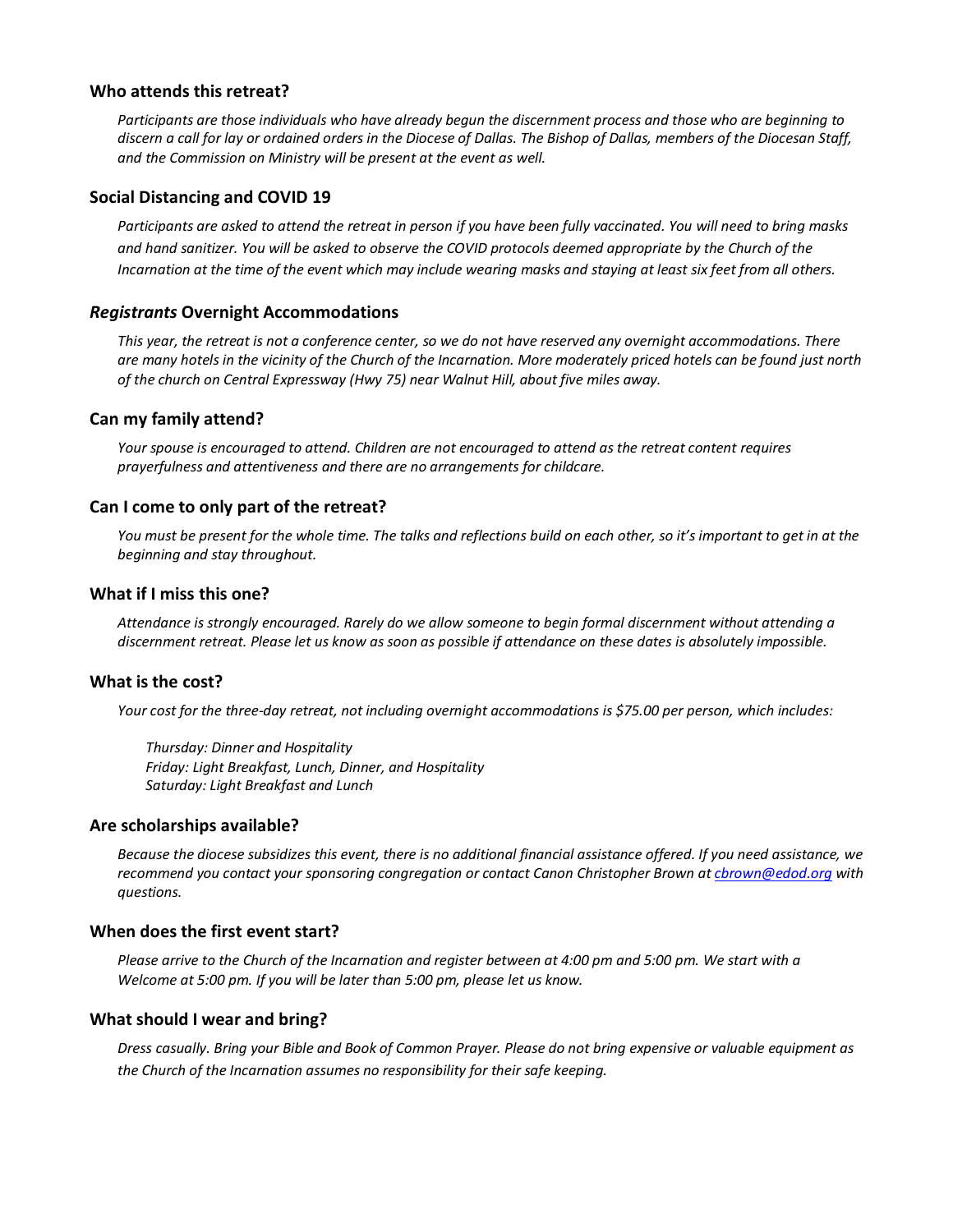

## The Episcopal Diocese of DALLAS

## Registration for the Discernment Retreat – August 11-13, 2022 Sponsored by the COMMISSION ON MINISTRY

Fill out the below registration information and turn in this form before **Friday, July 29, 2022**

| Your spouse is invited and encouraged to attend this important event.                                                |            |           |  |  |
|----------------------------------------------------------------------------------------------------------------------|------------|-----------|--|--|
| <b>WILL YOUR SPOUSE ATTEND?</b>                                                                                      | $\Box$ YES | $\Box$ NO |  |  |
|                                                                                                                      |            |           |  |  |
|                                                                                                                      |            |           |  |  |
|                                                                                                                      |            |           |  |  |
|                                                                                                                      |            |           |  |  |
|                                                                                                                      |            |           |  |  |
|                                                                                                                      |            |           |  |  |
|                                                                                                                      |            |           |  |  |
| <u> 1990 - Andrea Santa Andrea Andrea Andrea Andrea Andrea Andrea Andrea Andrea Andrea Andrea Andrea Andrea Andr</u> |            |           |  |  |
|                                                                                                                      |            |           |  |  |

Cost is \$75.00 per person. Make checks payable to Episcopal Diocese of Dallas. Write "Discernment Retreat" on the memo line. We do not accept credit cards.

> Mail this form, along with payment, to: **Amy Maceo** Discernment Retreat 12012 Brookmeadow Lane Dallas, TX 75218

Please contact Amy Maceo at the Diocesan Offices if you have any questions: amaceo@edod.org or cell: 469-951-7048.